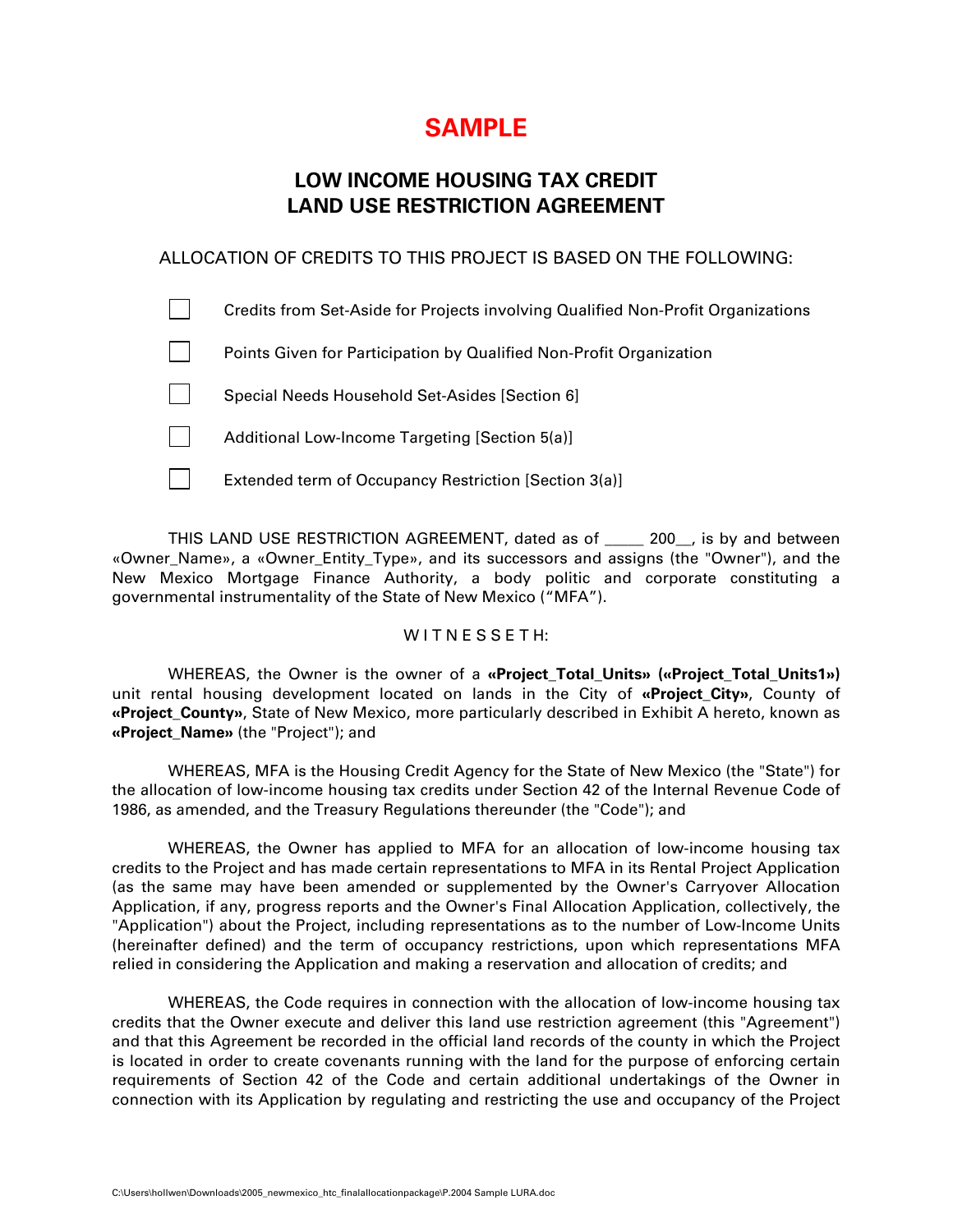as set forth herein including Owner's agreement to maintain the Project in accordance with the Occupancy Restrictions and other requirements of this Agreement during the entire Extended Use Period; and

WHEREAS, based upon the Owner's representations, MFA is willing to allocate low-income housing tax credits to the Project provided that the Owner, by entering into this Agreement, consents to be regulated by MFA in order that MFA may enforce the occupancy restrictions and other covenants, terms and conditions of this Agreement; and

WHEREAS, the Owner, under this Agreement, intends, declares and covenants that the regulatory and restrictive covenants set forth herein governing the use and occupancy of the Project shall be and are covenants running with the Project land for the term stated herein and shall be binding upon all subsequent owners of the Project for such term.

NOW, THEREFORE, in consideration of the mutual promises and covenants hereinafter set forth, and of other valuable consideration, the Owner and MFA agree as follows:

1. Recording and Filing; Covenants to Run with the Land.

(a) This Agreement shall be placed of record in the real property records of the county in which the Project is located and, except as otherwise provided herein, the covenants contained herein shall run with the land and shall bind, and the benefits shall inure to, respectively, the Owner and its successors and assigns, and MFA and its successors and assigns, and all subsequent owners of the Project or any interest therein, for the period prescribed in Section 3 hereof.

(b) The Owner hereby agrees that any and all requirements of the laws of the State to be satisfied in order for the provisions of this Agreement to constitute restrictive covenants running with the land shall be deemed to be satisfied in full, and that any requirements of privity of estate are intended to be satisfied, or in the alternate, that an equitable servitude has been created to insure that these restrictions run with the land. During the term of this Agreement, each and every contract, deed or other instrument hereafter executed conveying the Project or portion thereof shall expressly provide that such conveyance is subject to this Agreement, provided, however, the covenants contained herein shall survive and be effective as to successors and/or assigns of all or any portion of the Project, regardless of whether such contract, deed or other instrument hereafter executed conveying the Project or portion thereof provides that such conveyance is subject to this Agreement.

2. Representations, Covenants and Warranties of the Owner. The Owner covenants, represents and warrants as follows:

(a) The Owner is duly organized under the laws of the State of \_\_\_\_ and is qualified to transact business under the laws of the State.

(b) The Owner has good and marketable title to the premises constituting the Project.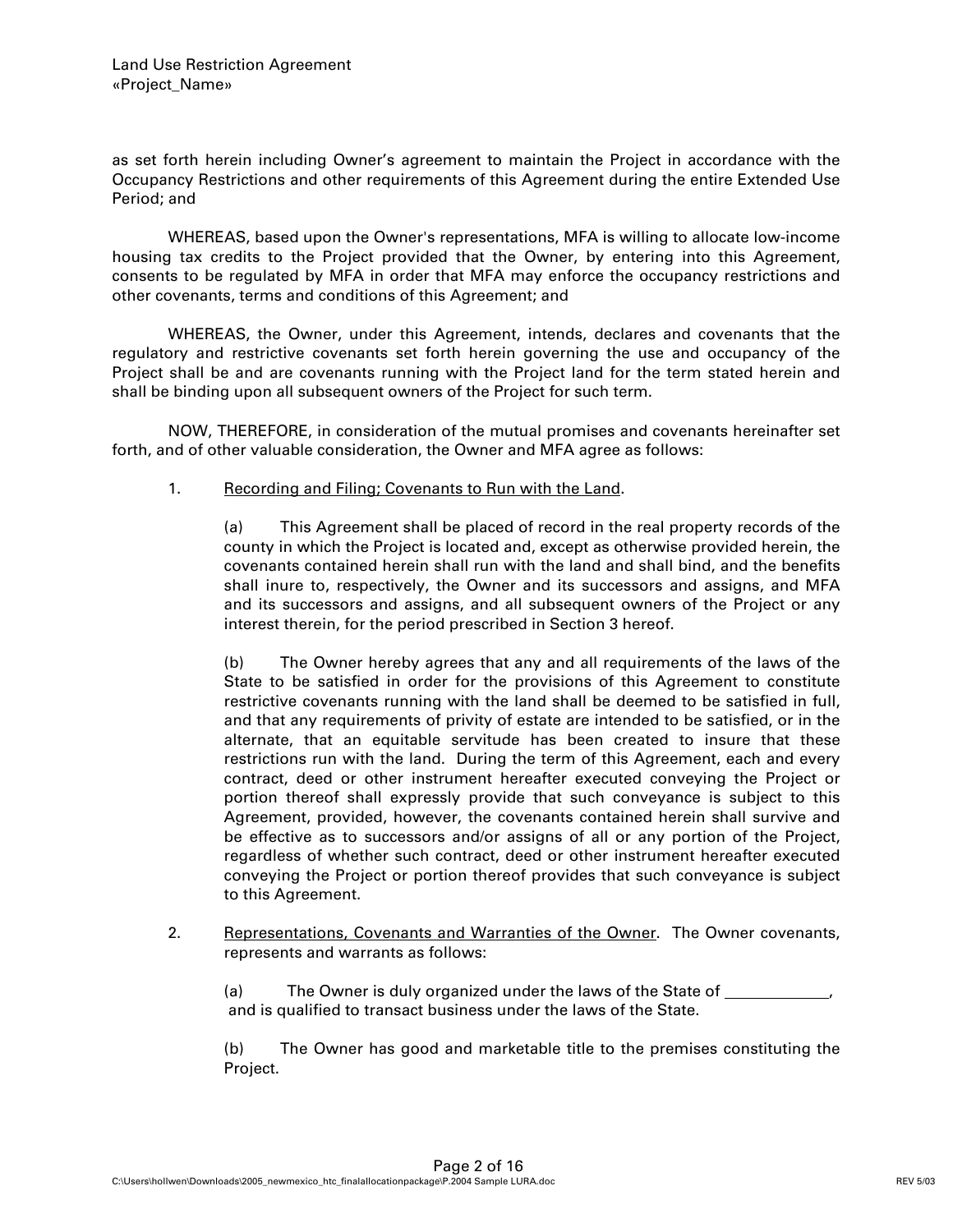(c) Each building which is the subject of an allocation of low-income housing tax credits is, or, by not later than the last day of the first year of the "credit period," as defined in Section 42(f) of the Code ("Credit Period"), will be, a "qualified low-income building" as defined in Section 42(c)(2) of the Code ("Qualified Low-Income Building"), and the Project constitutes or will constitute a "qualified low-income housing project" as defined in Section 42(g) of the Code ("Qualified Low-Income Housing Project").

(d) Owner will maintain each building which is the subject of an allocation of low-income housing tax credits as a Qualified Low-Income Building and will maintain the project as a Qualified Low-Income Housing Project during the compliance period as defined in Section 42(i)(1) of the Code ("Compliance Period") and during any extended use period as defined in Section 42(h)(6)(D) of the Code ("Extended Use Period") to the extent required in Section 3(b) of this Agreement.

(e) The Owner shall not discriminate on the basis of race, creed, color, sex, age, marital status, national origin, disability or familial status in the lease, use or occupancy of the Project or in connection with the employment or application for employment of persons for the operation and management of the Project, and shall neither refuse to lease a unit in the Project, nor give preference to the holder of a voucher or certificate of eligibility under Section 8 of the U.S. Housing Act of 1937 on account of the status of the prospective tenant as such holder.

(f) The Owner shall not demolish any part of the Project or substantially subtract from any real or personal property of the Project; or permit the use of any residential rental unit for any purpose other than rental housing.

(g) The Owner has not and will not execute any other agreement with provisions contradictory to, or in opposition to, the provisions hereof, and in any event, the requirements of this Agreement are paramount and controlling as to the rights and obligations herein set forth and supersede any other provisions in conflict herewith.

(h) If the Owner becomes aware of any situation, event or condition that would result in noncompliance of the Project or the Owner with Section 42 of the Code, the Owner shall promptly give written notice thereof to MFA.

(i) The Owner shall insure that the Low-Income Units (as hereinafter defined) shall be of comparable quality to other units, if any, in the Project.

(j) If the Project, or any part thereof, shall be damaged or destroyed or shall be condemned or acquired for public use, the Owner will use its best efforts to repair and restore the Project to substantially the same condition as existed prior to the event causing such damage or destruction, or to relieve the condemnation, and thereafter to operate the Project in accordance with the terms hereof.

(k) The Owner has obtained or will obtain the consent of any prior recorded lienholder(s) to the recording of this agreement and to the subordination of the lien(s) of such lienholder(s) to this Agreement.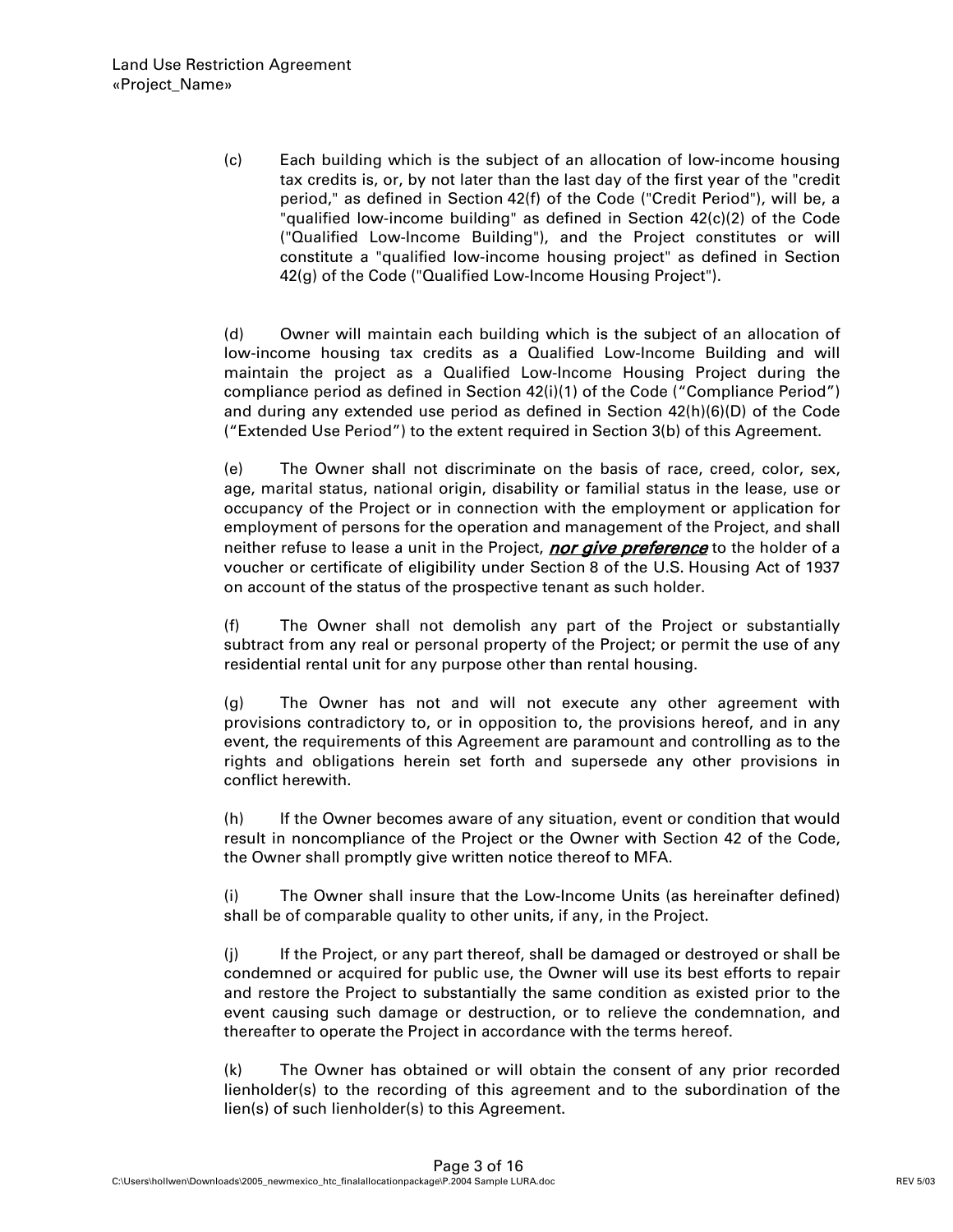(l) A "qualified nonprofit organization," as defined in Section 42(h)(5)(C) of the Code, shall own an interest in the Project and shall "materially participate," within the meaning of Section 469(h) of the Code, in the development and operation of the Project throughout the Compliance Period. **{**Delete this section if no Non-Profit involvement}

#### 3. Term of Restrictions.

(a) Except as otherwise provided herein, this Agreement, including the occupancy restrictions set forth in Sections 5 and 6 hereof, shall be in effect for each building which is part of the Project during the Compliance Period.

(b) In addition, the Owner shall comply with the occupancy requirements set forth in Sections 5 and 6 hereof at all times during the Extended Use Period, ending on the date which is **«Additional\_Years1» («Additional\_Years»)** years after the close of the Compliance Period.

(c) This Agreement and the Extended Use Period for any building which is part of the Project shall terminate:

(i) on the date the Project or the building is acquired by foreclosure or deed in lieu of foreclosure unless the Secretary (hereinafter defined) determines that such acquisition is part of an arrangement with the Owner a purpose of which is such termination; or

(ii) on date after the last day of the Extended Use Period. Owner waives the right to submit a written request to MFA to find a person to acquire the Owner's interest in the low-income portion of the buildings and to terminate this Agreement if MFA is unable to present a "qualified contract" in accordance with Section 42(h)(6)(E)(i)(II) of the Code.

(d) Notwithstanding any termination pursuant to subsection (c) above, during the period of three (3) years following such termination, the Owner shall not evict or terminate the tenancy of an existing tenant of any Low-Income Unit (hereinafter defined) other than for good cause and shall not increase the gross rent above the maximum allowed under the Code with respect to such Low-Income Unit.

- 4. Qualified Low-Income Housing Project. The Owner shall maintain the Project as a Qualified Low-Income Housing Project at all times, commencing not later than the last day of the first year of the Credit Period and continuing throughout the term of this Agreement. To this end, and without limitation, the Owner shall assure that all of the residential units in the Project are available for use by the general public, suitable for occupancy and used on other than a transient basis.
- 5. Occupancy Restrictions.

Minimum Federal Set-Aside Election:

(a) For the purpose of Section  $42(g)(1)$  of the Code, the Owner elects that at least \_\_\_\_\_\_\_\_\_\_\_\_\_\_\_\_\_\_\_\_\_ percent (\_\_\_\_%) of the residential rental units in the Project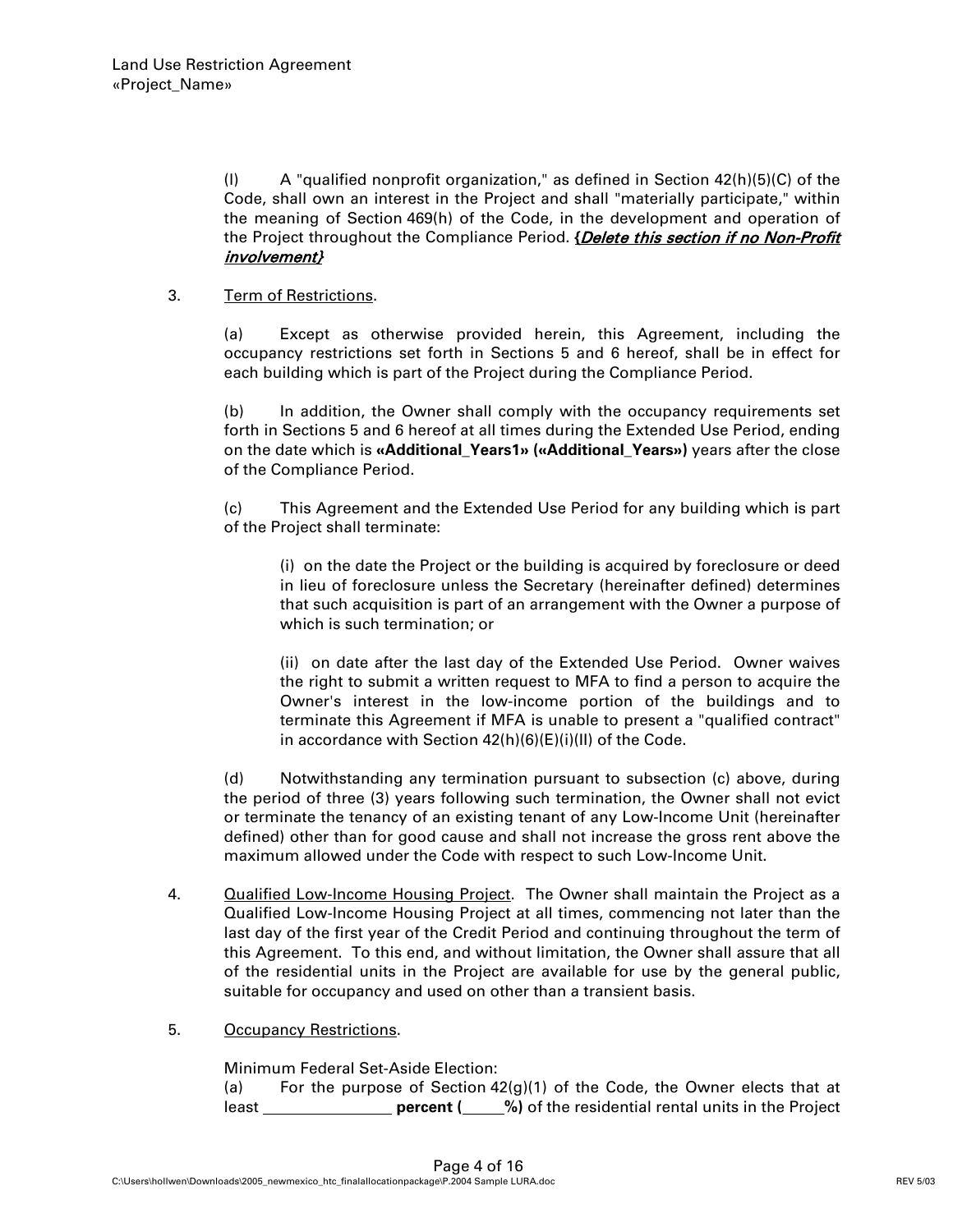shall be both rent-restricted (as hereinafter defined) and occupied by individuals or families whose income is **percent** (  $\frac{9}{2}$ ) or less of area median gross income.

Total Set-Aside:

(b) Notwithstanding the election described in subsection (a) above, the Owner covenants and agrees that, commencing not later than the last day of the first year of the Credit Period and continuing throughout the term of this Agreement, at least  **( )** of the residential rental units shall be both rentrestricted and occupied by individuals or families whose income is **percent ( %)** or less of area median gross income, at least **( )** of the residential rental units shall be both rent-restricted and occupied by individuals or families whose income is **percent (100 million** 100 more incomponent (200 more included) less of area median gross income and at least an additional **[10, 2010**] of the residential rental units shall be both rent-restricted and occupied by individuals or families whose income is **percent ( %)** or less of area median gross income. All of the foregoing residential rental units are collectively referred to herein as the "Low-Income Units", and, with respect to all of such Low Income Units, "median gross income" shall be determined in accordance with the Code. The Owner further agrees that additional units in the Project shall be both rent-restricted and occupied by low-income individuals or families whose incomes meet the requirements of this subsection (b) to the extent necessary to maintain the "applicable fraction," as defined in Section  $42(c)(1)(B)$  of the Code, at not less than percentage(s) shown on Exhibit B hereto for each taxable year of the Extended Use Period. A unit is "rent-restricted" if the gross rent with respect to such unit does not exceed thirty percent (30%) of the imputed income limitation applicable to such unit, all as determined in accordance with Section 42(g) of the Code.

(c) The determination of whether an individual or family is a Qualifying Tenant (that is, meets the income requirements of subsection (b) of this Section 5) shall be made at least annually on the basis of the income of such Qualifying Tenant(s). Any unit occupied by an individual or family who is a Qualifying Tenant at the commencement of occupancy shall continue to be treated as a Low-Income Unit during such occupancy notwithstanding an increase in the income of such individual or family above the income limitation applicable under subsection (b) of this Section 5 provided that, if such Qualifying Tenant's income subsequently exceeds one hundred forty percent (140%) of the applicable income limit, such unit shall no longer be a Low-Income Unit if after the determination of such increase, but prior to the next determination, any residential unit of comparable or smaller size is rented to a tenant who is not a Qualifying Tenant.

(d) As a condition to occupancy, each individual or family who is intended to be a Qualifying Tenant shall be required to sign and deliver to the Owner a fully completed Tenant Income Certification in the form provided from time to time by MFA, and the income and assets of such individual or family must be verified in the manner prescribed by MFA.

(e) The form of lease to be utilized by the Owner in renting any unit in the Project to any person who is intended to be a Qualifying Tenant shall provide for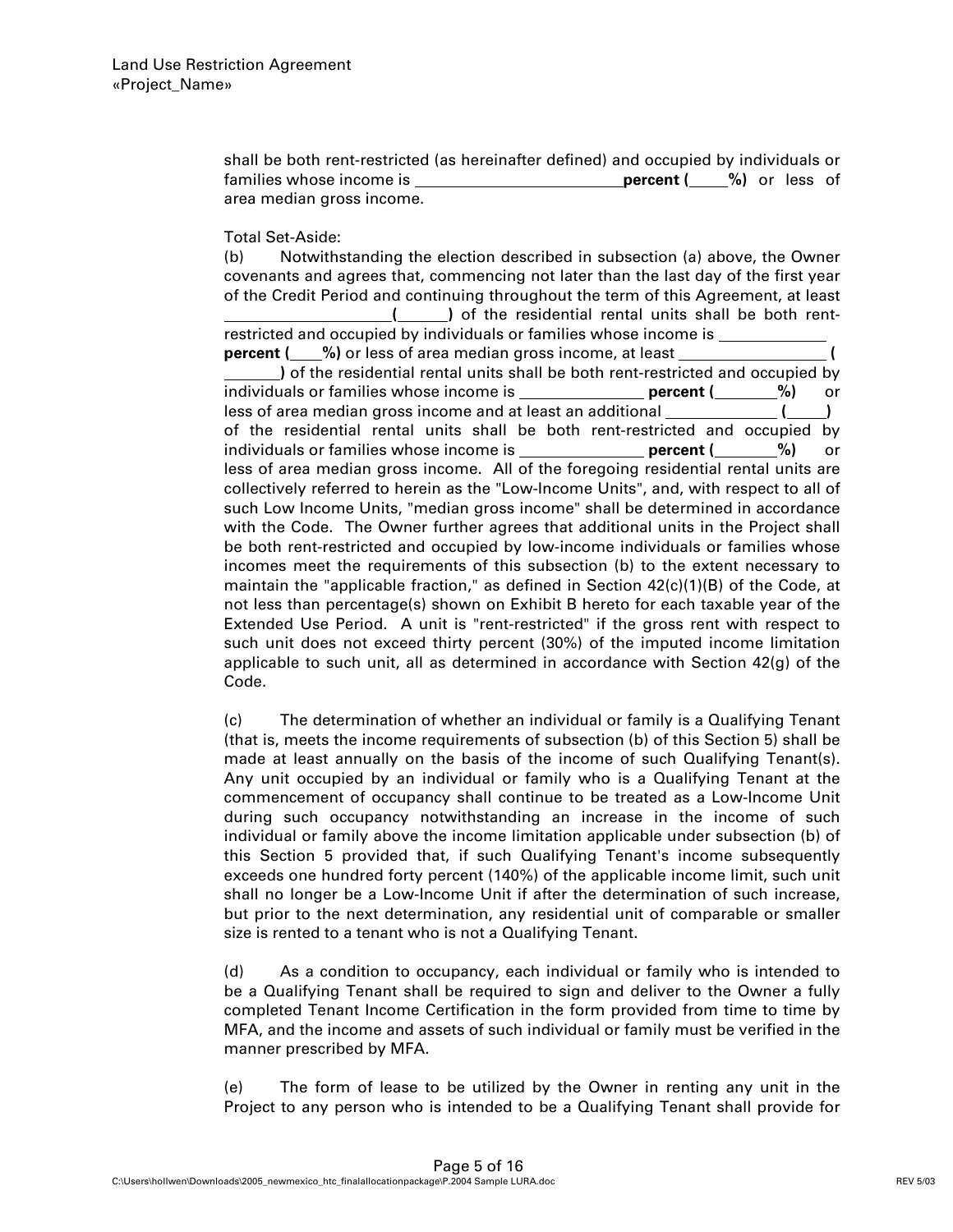termination of the lease and consent by such person to immediate eviction for failure to qualify as a Qualifying Tenant as a result of any material misrepresentation made by such person with respect to the Income Certification or the failure by such tenant to execute a Tenant Income Certification annually.

6. Additional Owner Agreements. The Owner further covenants and agrees that not later than the last day of the first year of the Credit Period, as defined in Section 42(f) of the Code:

(a) At least **«Nbr\_of\_Target\_Unit\_1» («Nbr\_of\_Target\_Unit\_1»)** of the residential rental units in the Project shall be constructed, equipped, set aside and made available for occupancy on a priority basis to **«Target\_Units\_1»** at all times during the term of this Agreement, and the Owner shall provide evidence to MFA of any license, permit or other governmental approval required for such occupancy.

(b) Of the residential units which are to be subject to the restrictions of Section 5 hereof, at least **( ) shall be -bedroom units** and at least  **( ) -bedroom units**.

#### 7. Compliance Monitoring; Fees.

(a) The Owner acknowledges that Section 42 of the Code requires MFA to monitor the compliance by the Owner and the Project with the requirements of said Section 42, and agrees to strictly comply, at all times, with MFA Tax Credit Monitoring and Compliance Plan, as amended from time to time, (the "Compliance Plan"), the terms and provisions of which are by this reference incorporated in this Agreement and made a part hereof. In the event of any conflict between the provisions of this Agreement and the provisions of the Compliance Plan, this Agreement shall control.

(b) In addition to its specific agreements and undertakings in this Agreement, the Owner shall take or cause to be taken all other and further actions required of the Owner by MFA in order to satisfy such monitoring requirement, which actions shall be designated in writing by MFA to the Owner not less than sixty (60) days (or such other period as may be required by law) prior to the date by which such actions must first be taken.

(c) The Owner agrees to pay to MFA such fees in such amounts and at such times as MFA shall, in its sole discretion, reasonably require the Owner to pay in order to reimburse MFA for the costs of such monitoring.

#### 8. Owner Certifications and Reports.

(a) Within ninety (90) days of the end of the first year of the Credit Period, the Owner shall provide to MFA a copy of the First Year Certification Part II of IRS Form 8609, as filed or prepared for filing with the Internal Revenue Service and executed by or on behalf of the Owner.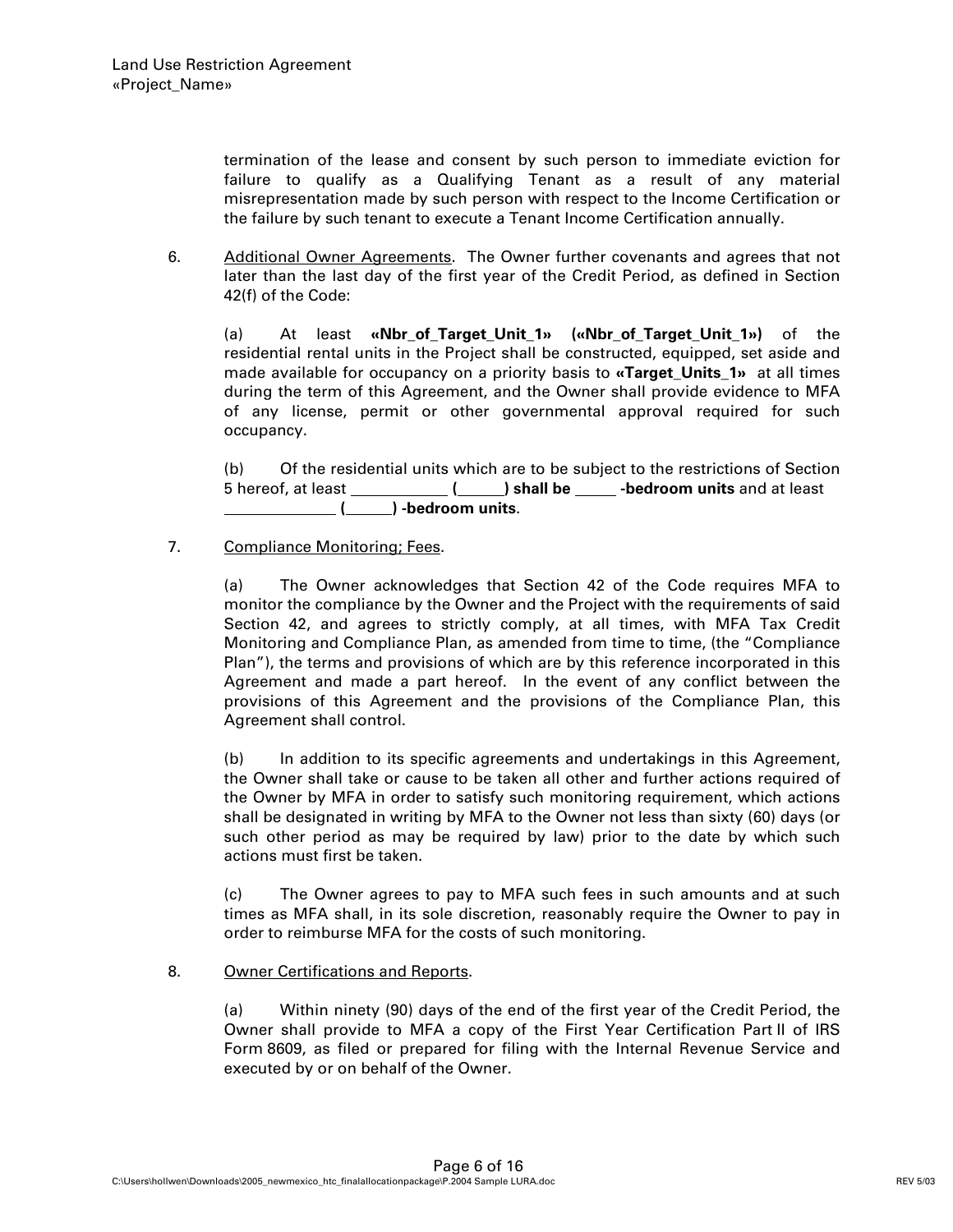(b) The Owner shall annually provide to the Secretary of the United States Department of the Treasury (the "Secretary"), or to his or her designee, at such time and in such manner as the Secretary shall prescribe, a certification as to the continuing compliance of the Project with requirements of Section 42 of the Code. A copy of such annual certification shall be provided to MFA.

(c) The Owner shall provide to MFA, annually, on January 31st, or the next business day, a Certification of Continuing Program Compliance and an Occupancy Report, each in the form provided, from time to time, by MFA, together with a copy, for each building, of the most recently filed Schedule A, Annual Statement, IRS Form 8609.

(d) The Owner shall maintain in its records and provide to MFA copies of any and all notices and correspondence from or with the Internal Revenue Service concerning the Project or the Owner.

(e) In addition to the information provided for in Section 7 and in this Section 8, the Owner shall provide any other information, documents or certifications requested, from time to time, by MFA with respect to the Project's physical, operational and financial condition and residents which MFA reasonably deems necessary to substantiate the Owner's continuing compliance with the provisions of this Agreement and Section 42 of the Code.

#### 9. Transfer Restrictions.

(a) The Owner shall not sell, assign, convey, transfer or otherwise dispose of the Project or any building in the Project without the prior written consent of MFA. Such consent shall be given provided that: (i) the Owner is in compliance with the requirements of this Agreement and of Section 42(j)(6) of the Code; (ii) the proposed transferee of the Project evidences, to the reasonable satisfaction of MFA, by its performance with respect to other low-income housing tax credit or government-assisted housing projects and otherwise, its willingness and ability to comply with the terms of this Agreement; and (iii) MFA shall be paid a transfer fee, as determined, from time to time, by MFA but not to exceed \$2,000. In no event shall the Owner dispose of any portion of any building in the Project to any person unless all of such building is disposed of to such person. For the purposes of this subsection, transfer of fifty percent (50%) or more of the ownership interests in Owner shall be deemed a transfer of the Project.

(b) The Owner shall include, verbatim or by incorporation by reference, all requirements and restrictions contained in this Agreement in any deed or other documents transferring any interest in the Project or in any building in the Project to any other person or entity to the end that such transferee has notice of and is bound by such restrictions, and shall obtain the express written assumption of this Agreement by any such transferee.

10. Physical Maintenance/Management/Books/Records/Inspections.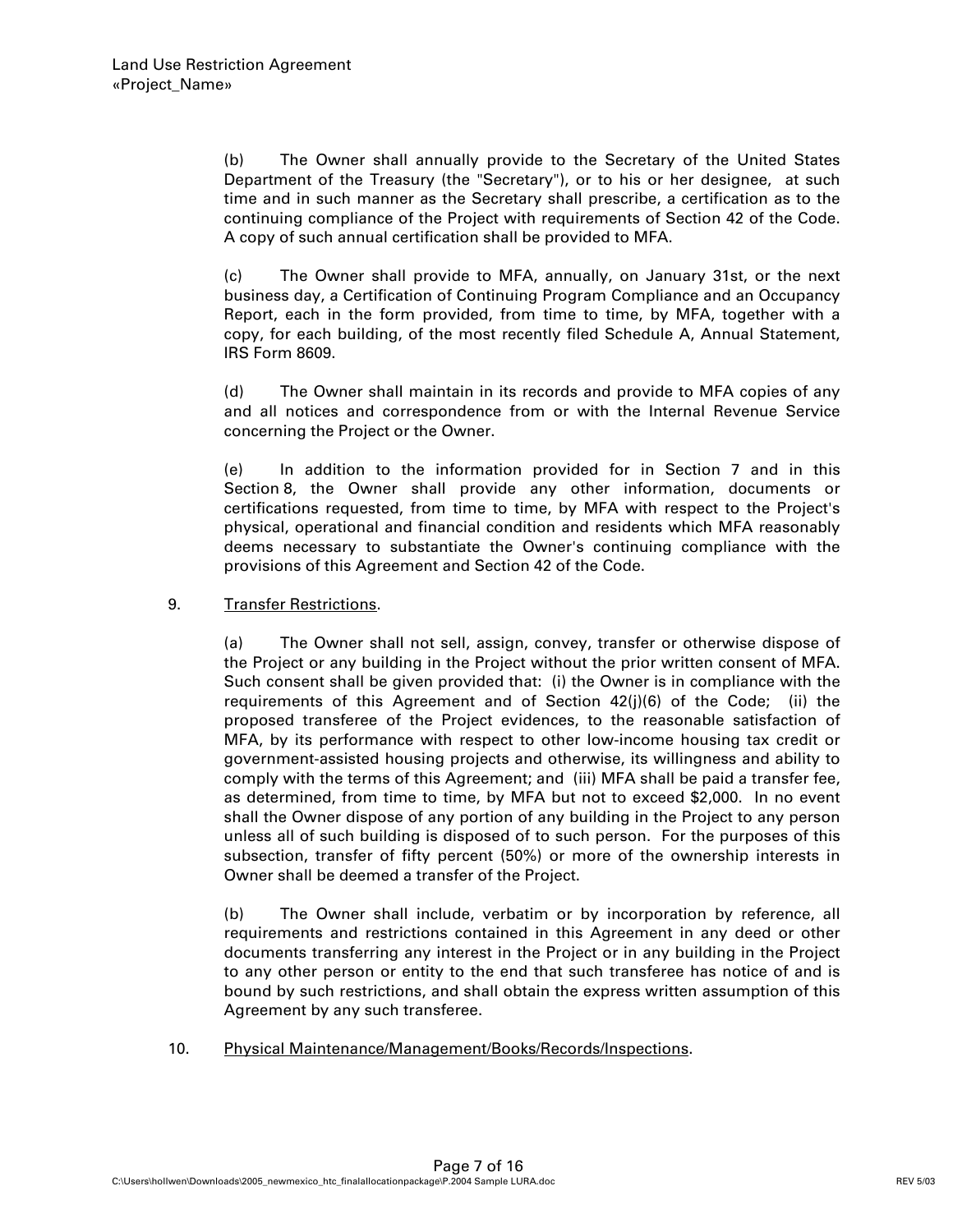(a) The Owner shall maintain each building in the Project such that all units are suitable for occupancy, taking into account applicable health, safety and building codes, and otherwise in a manner reasonably satisfactory to MFA.

(b) The Owner shall provide for the management of the Project in a manner reasonably determined by MFA to assure compliance with this Agreement. Any management contract entered into by the Owner involving the Project shall provide that it shall be subject to termination, without penalty and with or without cause, upon written request by MFA addressed to the Owner. Upon such request the Owner shall immediately terminate the contract within a period of not more than thirty (30) days and shall make arrangements reasonably satisfactory to MFA for continuing proper management of the Project.

(c) The books, contracts, records, computerized data, documents and other papers relating to compliance of the Owner and the Project with Section 42 of the Code and with this Agreement and to the eligibility of the Owner to claim credits with respect to the Project shall at all times be maintained at the Project, or at the Owner's principal place of business in the State of New Mexico, in reasonable condition for proper audit and shall be subject to examination and inspection and copying at any reasonable time by MFA or its authorized agents. MFA shall also have the right to enter and inspect the Project at any reasonable time.

(d) Owners shall keep records for each Qualified Low-Income Building in the Project showing the following:

(i) the total number of residential rental units in the building (including the number of bedrooms and the size in square feet of each unit);

(ii) the percentage of residential rental units in the building that are Low-Income Units;

(iii) the rent charged on each residential rental unit in the building (including any utility allowance);

(iv) the number of occupants in each Low-Income Unit;

(v) the Low-Income Unit vacancies in the building and information that shows when, and to whom, the next available units were rented;

(vi) the annual income certification of each Qualifying Tenant;

(vii) documentation to support each Qualifying Tenant's income certification;

(viii) the eligible basis and qualified basis of the building at the end of the first year of the credit period; and

(ix) the character and use of the nonresidential portion of the building included in the building's eligible basis under Section 42(d) of the Code (e.g., tenant facilities that are available on a comparable basis to all tenants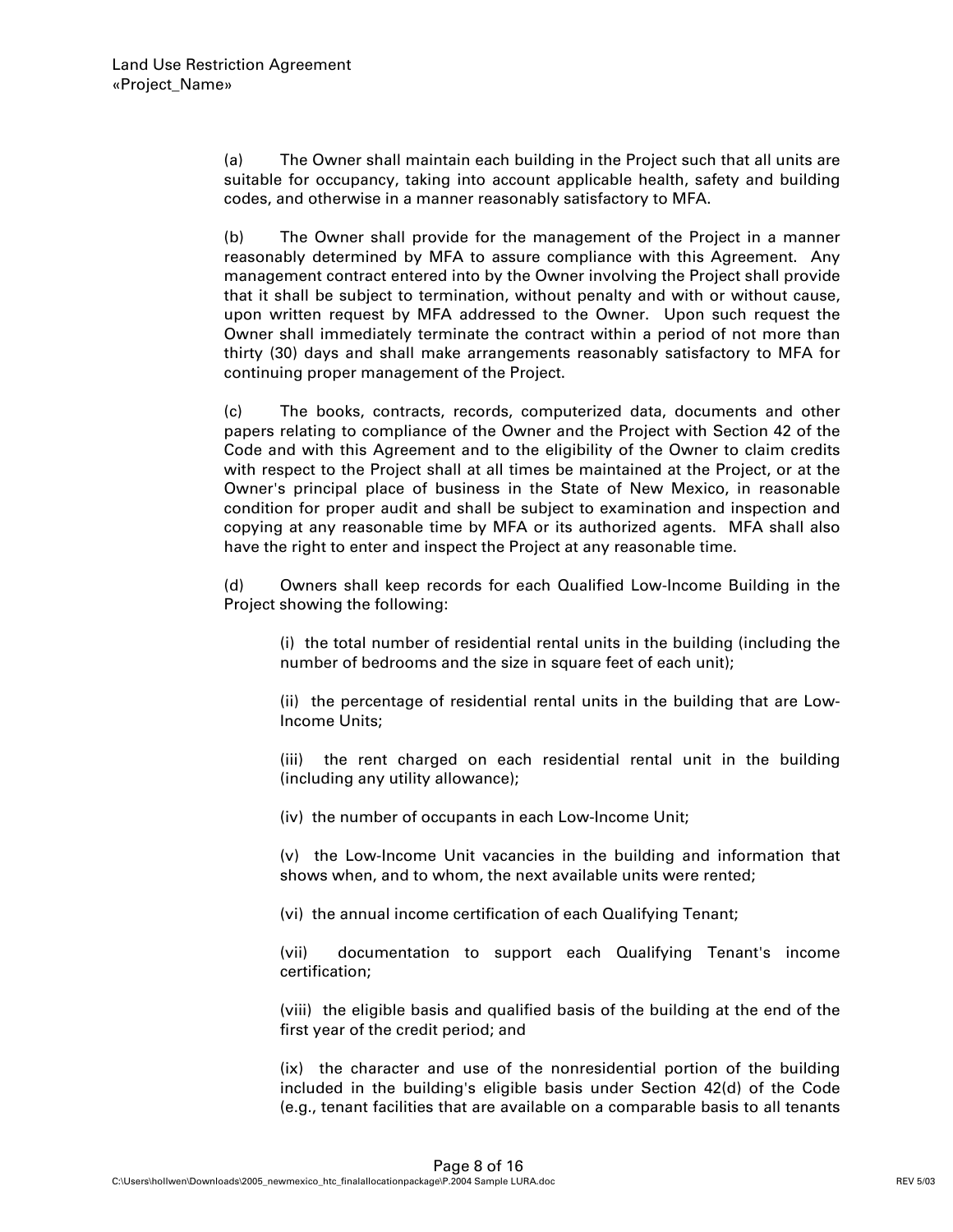and for which no separate fee is charged for use of the facilities, or facilities reasonably required by the Project).

Owners shall keep all records for each building for a minimum of six years after the due date (with extensions) for filing the Owner's federal income tax return for any year; provided, that the records for the first year of the credit period must be retained for at least six years beyond the due date (with extensions) for filing the federal income tax return for the last year of the compliance period of the building.

#### 11. Enforcement.

(a) The Owner covenants that it will not knowingly take or permit any action that would result in a violation of the requirements of Section 42 of the Code or of this Agreement. Moreover, the Owner covenants to take any lawful action (including amendment of this Agreement) as may be necessary, in the opinion of MFA, to comply fully with all applicable rules, rulings, policies, procedures, regulations or other official statements promulgated by the United States Department of the Treasury or the Internal Revenue Service from time to time pertaining to the Owner's obligations under Section 42 of the Code and affecting the Project.

(b) The Owner shall promptly advise MFA as to the date each building in the Project is a Qualified Low-Income Building.

(c) In the event of any failure of the Owner to comply with the provisions of Section 42 of the Code or of this Agreement, MFA shall inform the Owner by written notice of such failure and provide the Owner a period of time in which to correct such failure. If any such failure is not corrected to the satisfaction of MFA within the period of time specified by MFA, which shall be at least thirty (30) days after the date any notice to the Owner is mailed, or within such further time as MFA determines is necessary to correct the violation, but not to exceed any limitations set by applicable regulations, without further notice MFA may declare a default under this Agreement effective on the date of such declaration of default, and MFA may (i) apply to any court, state or federal, for specific performance of this Agreement or an injunction against any violation of this Agreement; (ii) secure the appointment of a receiver to operate the Project in compliance with this Agreement; or (iii) exercise any other remedies at law or in equity or any such other action as shall be necessary or desirable to correct non-compliance with this Agreement.

(d) The Owner and MFA each acknowledges that the primary purpose of requiring compliance by the Owner with the restrictions provided in this Agreement is to assure compliance of the Project and the Owner with Section 42 of the Code and the Treasury Regulations thereunder, **AND BY REASON THEREOF, THE OWNER IN CONSIDERATION OF RECEIVING AN ALLOCATION OF LOW-INCOME HOUSING TAX CREDITS FOR THE PROJECT HEREBY AGREES AND CONSENTS THAT MFA, ANY QUALIFYING TENANT AND ANY INDIVIDUAL WHO MEETS THE INCOME LIMITATION APPLICABLE TO THE BUILDING UNDER THE CODE (WHETHER PRESENT, PROSPECTIVE OR FORMER OCCUPANTS OF THE BUILDING) (ANY OR ALL OF THEM) SHALL BE ENTITLED, FOR ANY BREACH OF**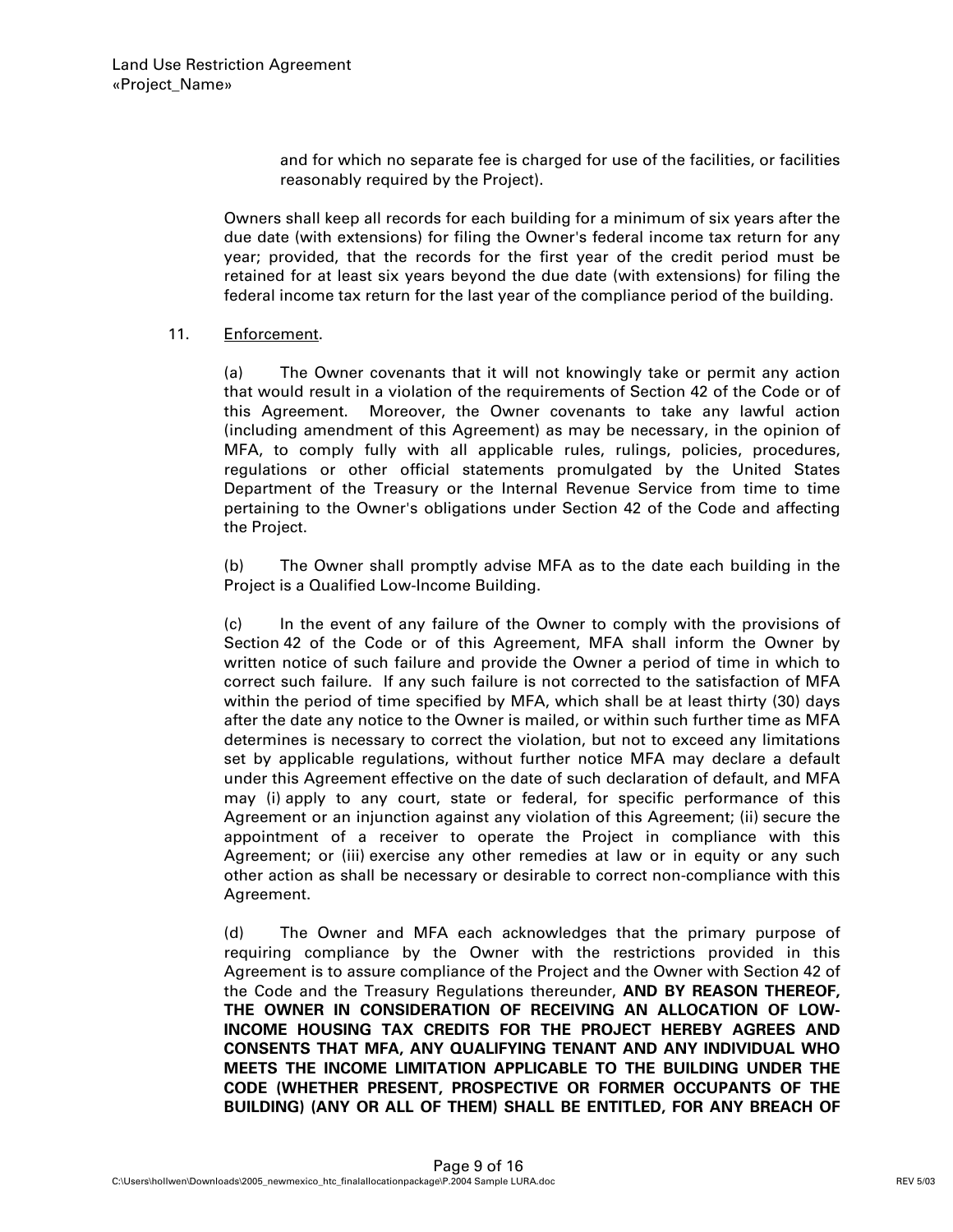**THE PROVISIONS HEREOF, AND IN ADDITION TO OTHER REMEDIES PROVIDED BY LAW OR IN EQUITY, TO ENFORCE SPECIFIC PERFORMANCE BY THE OWNER OF ITS OBLIGATIONS UNDER THIS AGREEMENT IN ANY COURT, STATE OR FEDERAL, OF COMPETENT JURISDICTION,** the Owner hereby further specifically acknowledges that the beneficiaries of the Owner's obligations hereunder cannot be adequately compensated by monetary damages in the event of any default hereunder.

(e) In the event of the Owner's or Project's failure to comply fully with the Code, the covenants and agreements contained herein or with all applicable rules, rulings, policies, procedures, regulations or other official statements promulgated by the United States Department of the Treasury or the Internal Revenue Service or MFA from time to time pertaining to the obligations of the Owner as set forth therein or herein, MFA, in addition to all of the remedies provided by law or in equity, shall notify the Internal Revenue Service of such noncompliance.

12. **Issuance of Form 8609.** MFA shall prepare and file with the Internal Revenue Service ("IRS") IRS Form 8609 with respect to each building in the Project, evidencing MFA's allocation of low-income housing tax credits with respect to the Project. MFA shall issue Form 8609(s) to the Owner when the following conditions have been met:

(a) Each building in the Project for which a Form 8609 is issued is a Qualified Low-Income Building.

(b) The Owner and the Project are in compliance with the terms of this Agreement, including particularly, but without limitation, Sections 4 and 5 hereof.

(c) The Owner shall have provided, on form(s) approved by MFA, a certification of each building's "eligible basis" as defined in Section 42(d) of the Code and MFA shall have made its final determination of the credit amount and its final determination pursuant to Section 42(m)(2) of the Code.

(d) The Owner shall have provided a copy of the executed partnership or operating agreement.

(e) The Owner shall have provided evidence satisfactory to MFA of the consent of any prior recorded lienholder to the recording of this agreement and to the subordination of the liens of such lienholder to this Agreement.

- (f) The Owner shall have paid the first year's compliance monitoring fee.
- 13. Return of Unused Credit. Pursuant to Section  $42(h)(3)(C)$  of the Code and Treasury Regulation §1.42-14(d) thereunder, the housing tax credit dollar amount allocated to the Owner with respect to the Project shall be canceled and returned to MFA, in whole or in part, if (I) any building in the Project is not a Qualified Low-Income Building within the time period required by Section 42 of the Code, or (ii) the "Qualified Basis" of any building in the Project is less than the qualified basis on which the credit amount was allocated by MFA.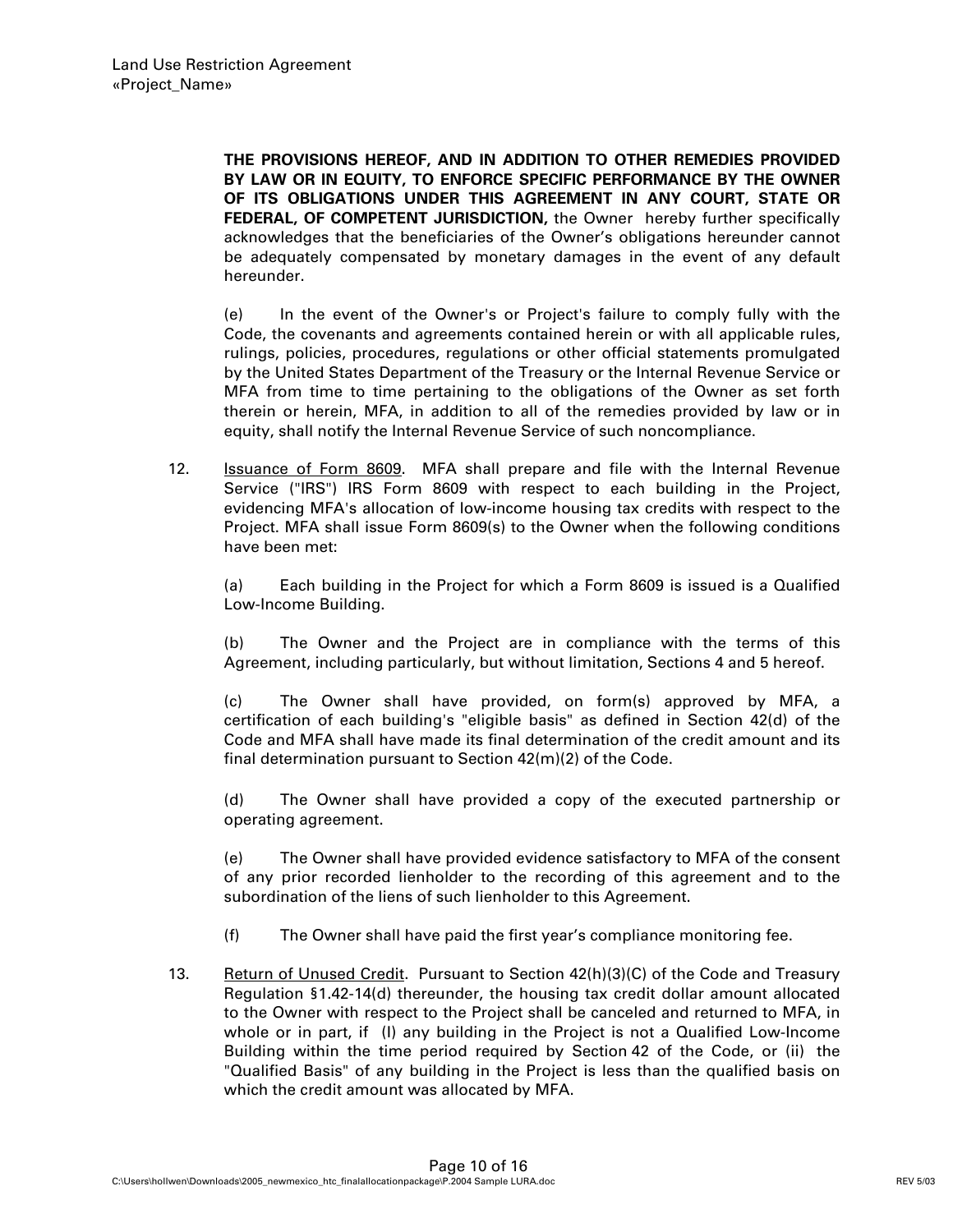14. Release and Indemnification. The Owner acknowledges that, in issuing Internal Revenue Service Form 8609 with respect to the Project, MFA is relying or will rely upon information and representations given by or on behalf of the Owner and has made or will make no independent investigation and does not and will not have independent knowledge of the basis for such information and representations. Accordingly, to induce MFA to issue the Form 8609, the Owner agrees as follows:

(a) The Owner agrees to release and forever discharge MFA, its members, employees, agents, officers, successors and assigns of and from any and all claims, demands, causes of actions, judgments and executions which Owner has or may hereafter have against MFA, whether in law or in equity, arising or resulting from, or on account of or pertaining to, whether directly or indirectly, the issuance of a Form 8609 with respect to the Project by MFA.

(b) The Owner hereby agrees to indemnify, save harmless and defend MFA, and its members officers, agents, employees, successors and assigns from any obligation, claim, loss, demand, cost, expense (including the costs of the investigation and settlement of any claim, and including reasonable attorney's fees) or judgment against MFA arising or resulting from, or on account of or pertaining to, whether directly or indirectly, MFA's issuance of a Form 8609 with respect to the Project. If any such claim is asserted, any indemnified party hereunder will give prompt notice to the Owner and will cooperate in the investigation and defense of any such claim. The Owner will assume the defense of any such asserted claim by engaging counsel approved by the indemnified party (which approval shall not be unreasonably withheld), it being understood that the indemnified party shall have the right to employ its own separate counsel and participate in such proceedings at its own cost and expense.

(c) If the indemnification provided in subsection (b) is, for any reason, either unavailable to MFA or any of the other persons intended to be indemnified thereby or insufficient to hold it or any of them harmless, then the Owner hereby agrees to contribute to all amounts paid or payable by MFA and such other persons as a result of any such obligation, claim, loss, demand, cost, expense, or judgment. The amount to be contributed by the Owner shall be the amount that is appropriate to reflect both the relative benefits received by the Owner, on the one hand, and by MFA and such other persons, on the other hand, and the relative degrees of fault of the Owner, on the one hand, and of MFA and such other persons, on the other hand.

#### 15. Miscellaneous.

(a) The invalidity of any clause, part or provision of this Agreement shall not affect the validity of the remaining portions thereof.

(b) All notices to be given pursuant to this Agreement shall be in writing and shall be deemed given when mailed by certified or registered mail, return receipt requested, to the parties hereto at the addresses set forth below, or to such other place as a party may from time to time designate in writing.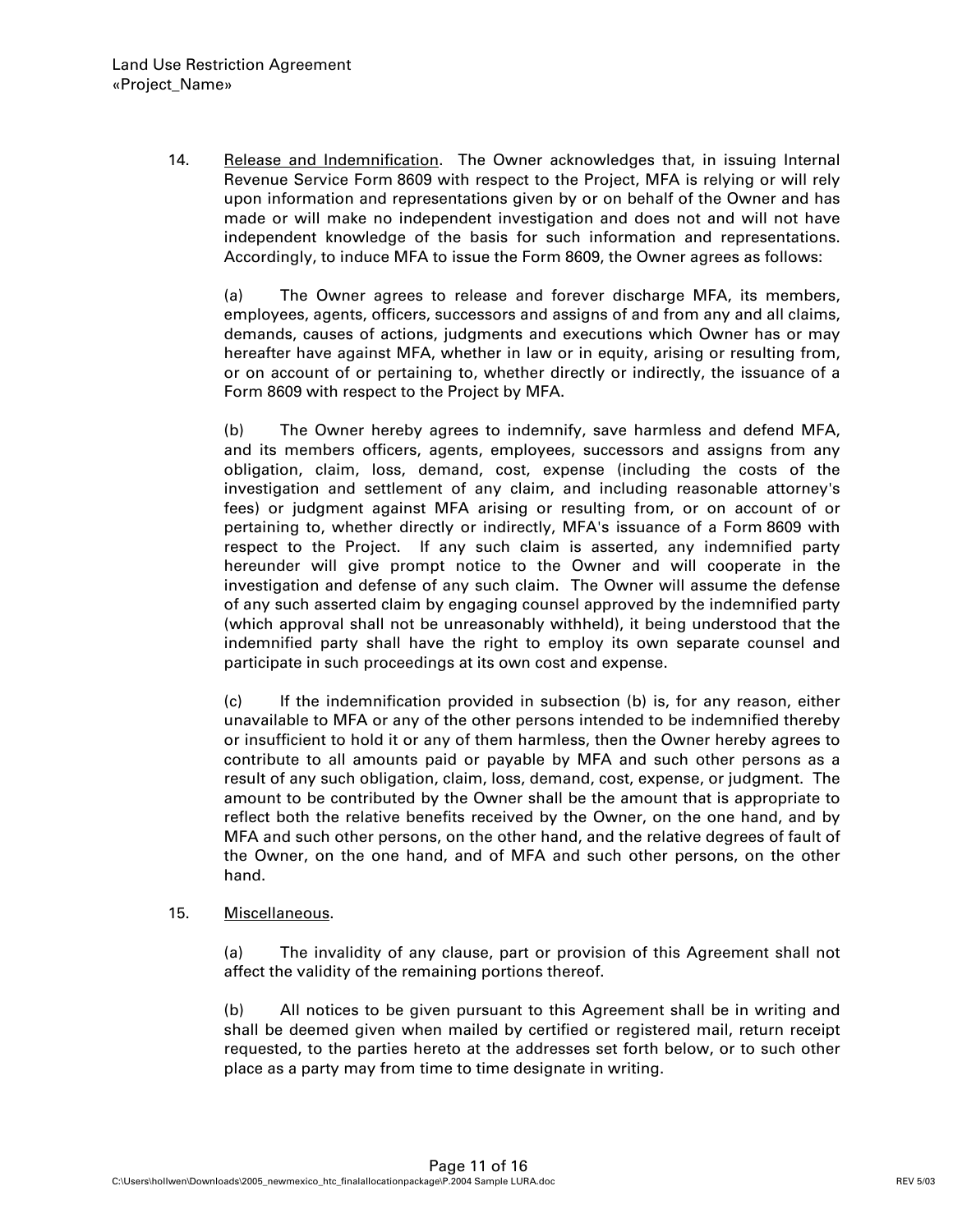To MFA: New Mexico Mortgage Finance Authority 344 4th Street SW Albuquerque, New Mexico 87102 Attention: Housing Tax Credit Program

# To the Owner: **«Owner\_Name» «Owner\_Address\_1» «Owner\_City»**, **«Owner\_State» «Owner\_Zip\_Code» Attention: «Owner\_Contact»**

MFA and the Owner may, by notice given hereunder, designate any further or different addresses to which subsequent notices, certificates or other communications shall be sent.

(c) This Agreement shall be governed by the laws of the State of New Mexico and, where applicable, the laws of the United States of America.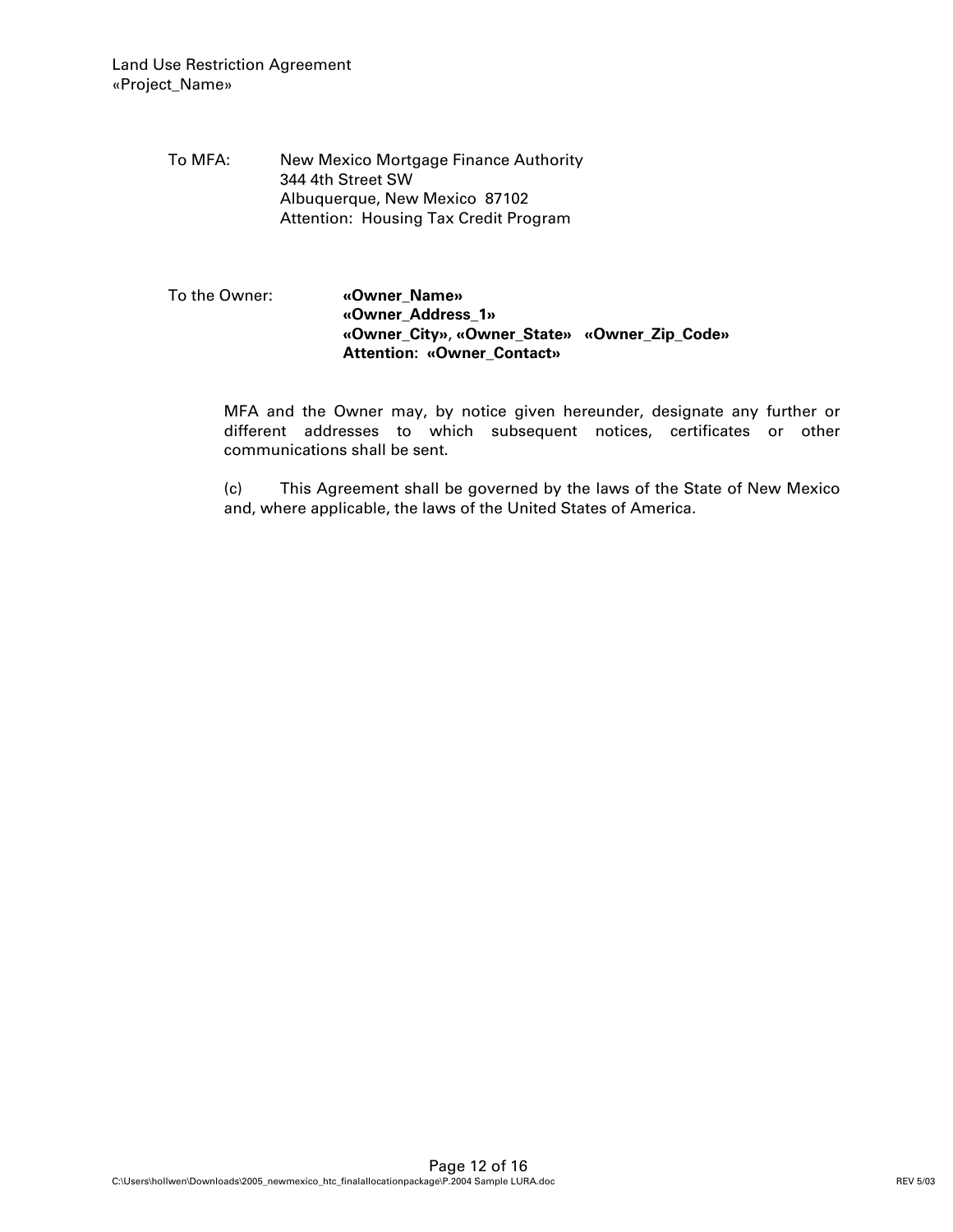IN WITNESS WHEREOF, the parties have caused this agreement to be signed by their respective duly authorized representatives, as of the day and year first written above.

| This instrument acknowledged before me this _____ day of __________________, 2004, |
|------------------------------------------------------------------------------------|
|                                                                                    |
| _ _ _ _ _ _ _ _ _ _ _                                                              |
| <b>NEW MEXICO MORTGAGE FINANCE AUTHORITY</b>                                       |
|                                                                                    |
|                                                                                    |
|                                                                                    |
|                                                                                    |
| This instrument acknowledged before me this ______ day of ______________, 2004, by |
|                                                                                    |
|                                                                                    |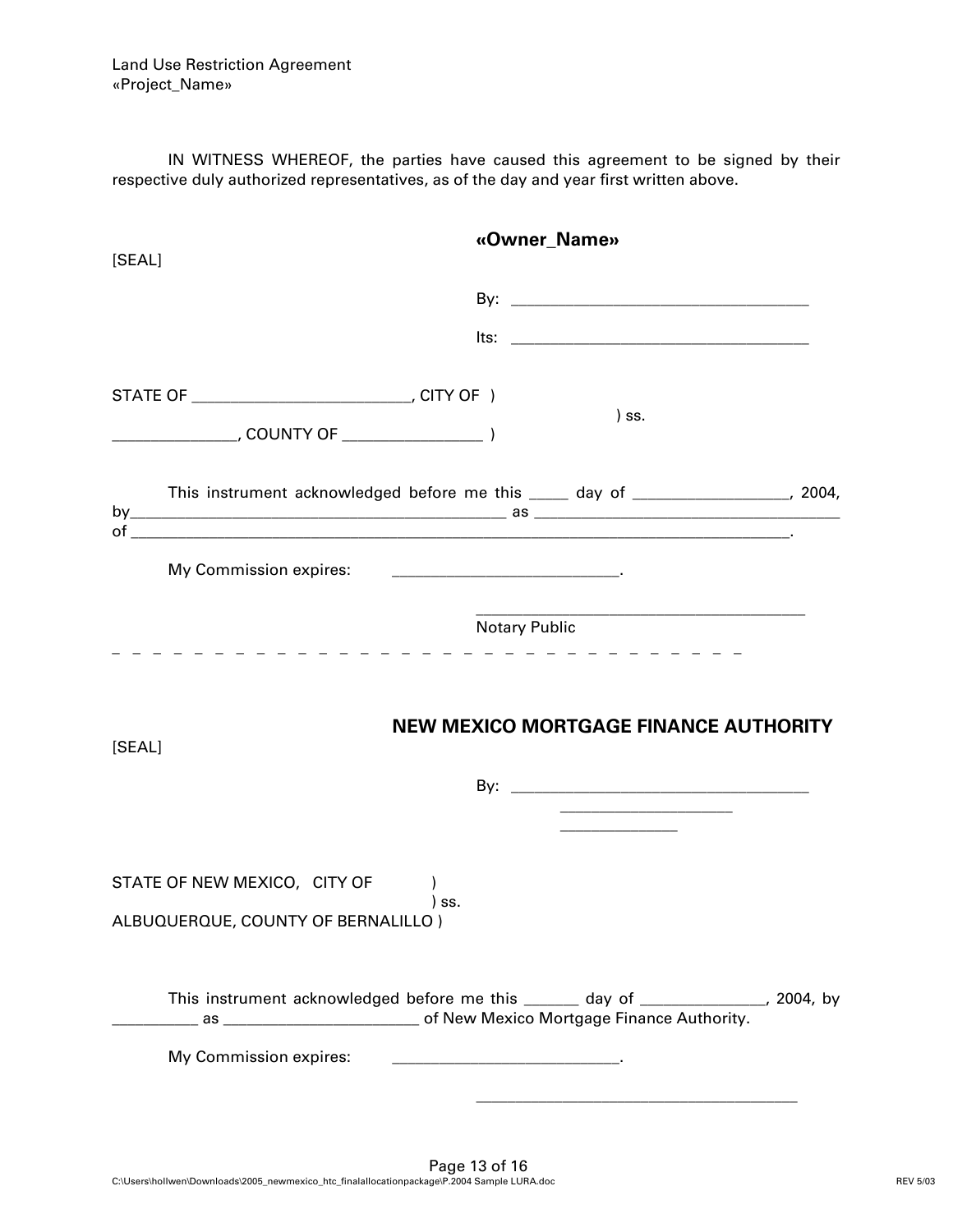Notary Public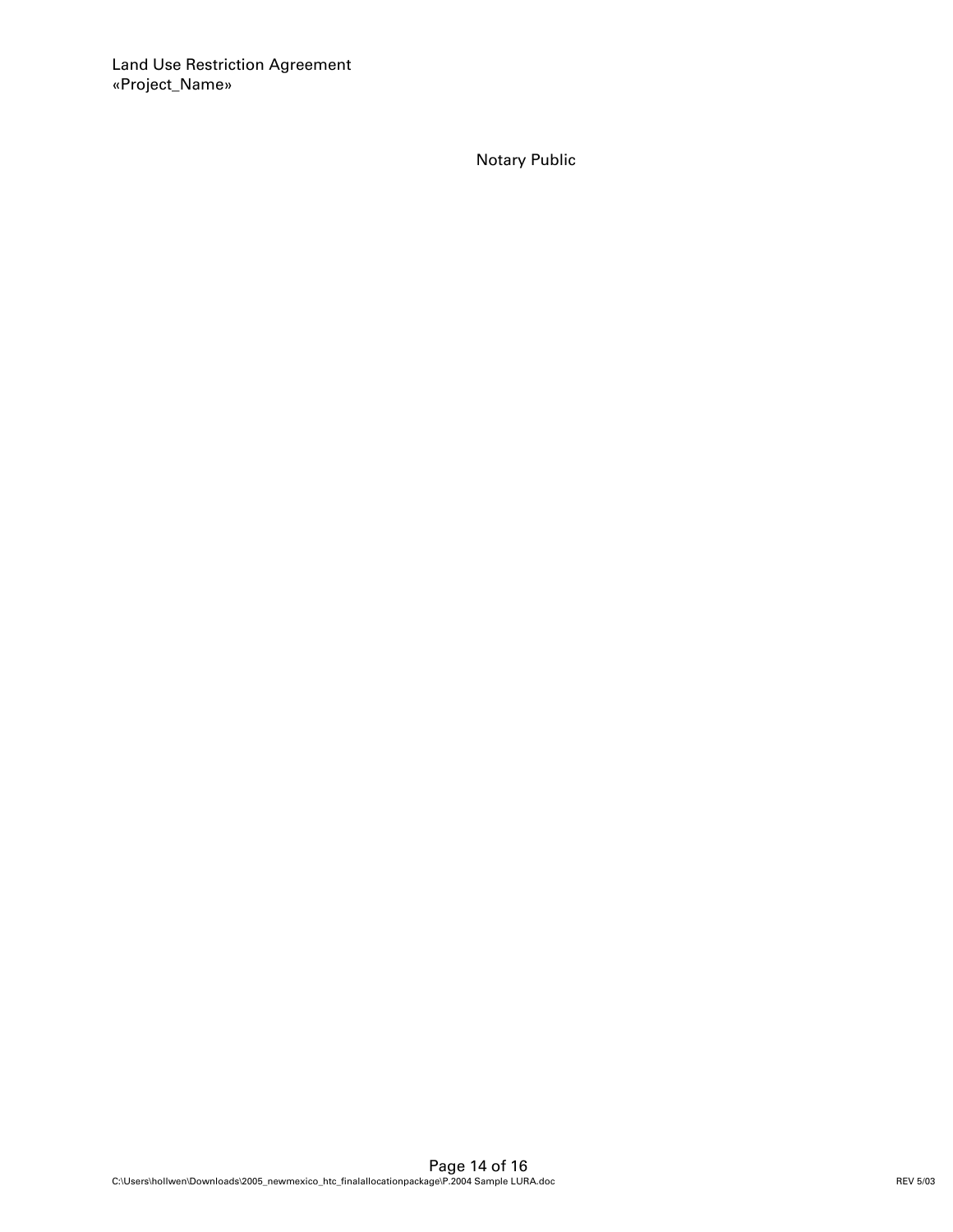Land Use Restriction Agreement «Project\_Name»

# **EXHIBIT A**

# **LEGAL DESCRIPTION**

(See attached Warranty Deed)